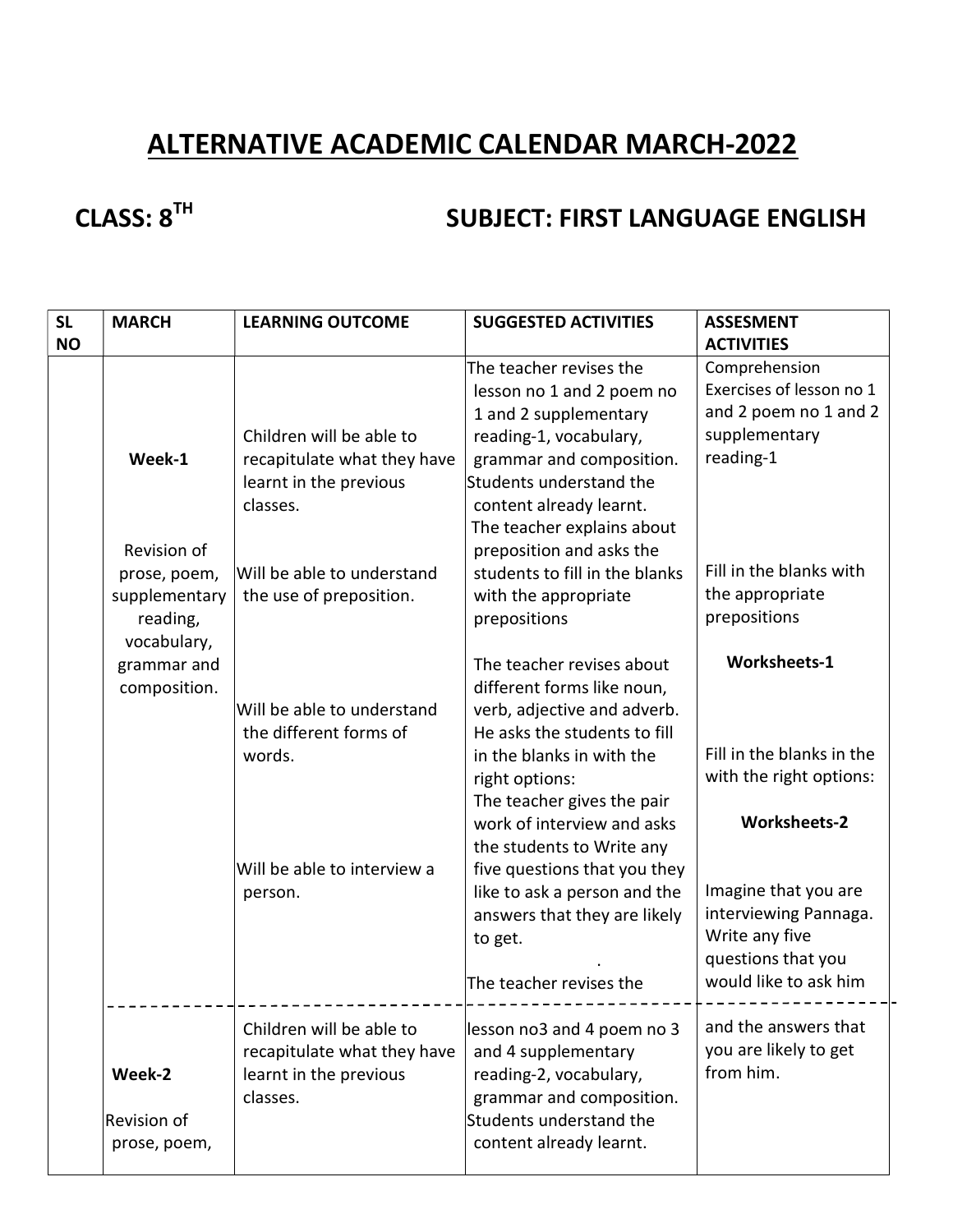| supplementary<br>reading,<br>vocabulary,<br>grammar and<br>composition. | Will be able to understand<br>to complete the paragraphs<br>with the help of the clues.<br>Will be able to understand<br>the correct form of the<br>verbs. | The teacher revises about<br>Completing the paragraphs<br>with the help of the clues.<br>The teacher revises the<br>different forms of verbs and<br>asks them to fill in the<br>blanks with the correct<br>form of the verbs given in | Worksheets-3<br>Comprehension<br>Exercises of lesson no 3<br>and 4 poem no 3 and 4<br>supplementary<br>reading-2                                               |  |
|-------------------------------------------------------------------------|------------------------------------------------------------------------------------------------------------------------------------------------------------|---------------------------------------------------------------------------------------------------------------------------------------------------------------------------------------------------------------------------------------|----------------------------------------------------------------------------------------------------------------------------------------------------------------|--|
|                                                                         | Will be able to understand<br>articles.                                                                                                                    | brackets.<br>teacher<br>The<br>revises<br>articles and asks them to Fill<br>in the blanks with a, an, the:                                                                                                                            | Complete the<br>paragraphs with the<br>help of the clues.<br><b>Worksheets-4</b><br>Fill in the blanks with                                                    |  |
|                                                                         | Will be able describe<br>persons.                                                                                                                          | The teacher revises about<br>how to describe a person<br>and asks the students to<br>describe a person.                                                                                                                               | the correct form of the<br>verbs given in<br>brackets.<br>Worksheets-5                                                                                         |  |
|                                                                         | Children will be able to<br>recapitulate what they have<br>learnt in the previous<br>classes.                                                              | The teacher revises the<br>lesson no 5 and 6 poem no<br>5 and 6 supplementary.                                                                                                                                                        | Fill in the blanks with<br>a, an, the.                                                                                                                         |  |
| Week-3<br>Revision of<br>prose, poem,<br>supplementary<br>reading,      | Will be able to understand<br>idioms and their meanings.                                                                                                   | Reading-3, vocabulary,<br>grammar and composition.<br>Students understand the<br>content already learnt.<br>The teacher revises idioms<br>and asks to match with                                                                      | Worksheets-6<br>Describe a person<br><b>Worksheets-7</b><br>Comprehension                                                                                      |  |
| vocabulary,<br>grammar and<br>composition.                              | Will be able write diary.<br>Children will be able to<br>recapitulate what they have<br>learnt in the previous<br>classes.                                 | meanings.<br>The teacher revises to write<br>a diary and asks the<br>students to entry events in<br>the diary.<br>The teacher revises the                                                                                             | Exercises of lesson no 5<br>and 6 poem no 5 and 6<br>supplementary<br>reading-3<br>Match<br>idioms<br>the<br>given in column A with<br>their<br>meanings<br>in |  |
| Week-4                                                                  | Will be able to understand<br>reported speech.                                                                                                             | lesson no 7 and 8 poem no<br>7 and 8 vocabulary,<br>grammar and composition.<br>Students understand                                                                                                                                   | column B.<br><b>Worksheets-8</b><br>Writing diary                                                                                                              |  |
| Revision of<br>prose, poem,<br>supplementary<br>reading,                | Will be able to understand<br>writing the essay                                                                                                            | The teacher revises the<br>reported speech and tells                                                                                                                                                                                  | Worksheets-9                                                                                                                                                   |  |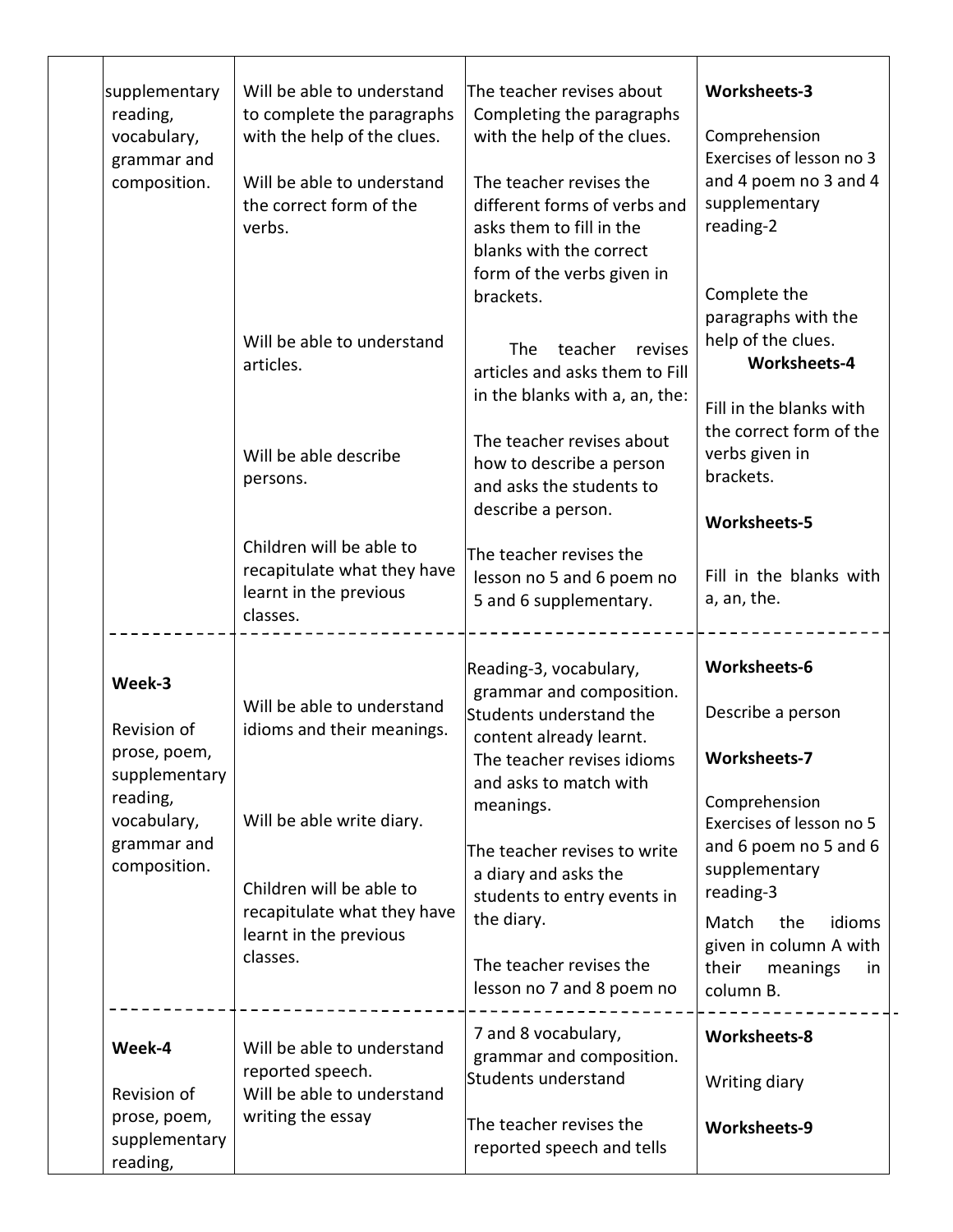| vocabulary,<br>grammar and<br>composition | Will be able to solve old<br>and model question paper. | them to complete the table.<br>The teacher explains how to<br>write the essay and its<br>format.<br>Student will write the essay<br>on Covid-19. | Comprehension<br>Exercises of lesson no 5<br>and 6 poem no 5 and<br>6.<br>Complete the table<br><b>Worksheet -10</b> |
|-------------------------------------------|--------------------------------------------------------|--------------------------------------------------------------------------------------------------------------------------------------------------|----------------------------------------------------------------------------------------------------------------------|
|                                           |                                                        | The teacher and students<br>discuss about the old and<br>model question papers.                                                                  | Write an essay on<br>Covid-19<br>Worksheet-11<br>Old and model<br>question papers.                                   |

# Fill in the blanks with the appropriate prepositions:

- 1. The children are playing …………… the tree. (Under, down, below)
- 2. The roof is …………us. (Above, over)
- 3. Indira bought a gift……….. her teacher. (to, for)
- 4. She is suffering ………. fever (of, from)
- 5. I get up ………... 5.a.m in the morning daily. (at, on)
- 6. Sathish is sitting ………… Samartha and Samrat. (Among, between)
- 7. We went to the marriage ……. bus (in, by)
- 8. Shankara was born………... Kaladi ………… Kerala. (in, on, at)
- 9. The dam was built ………………. the river Krishna. (across, along)
- 10. I am waiting for you……………….. yesterday. (for, since)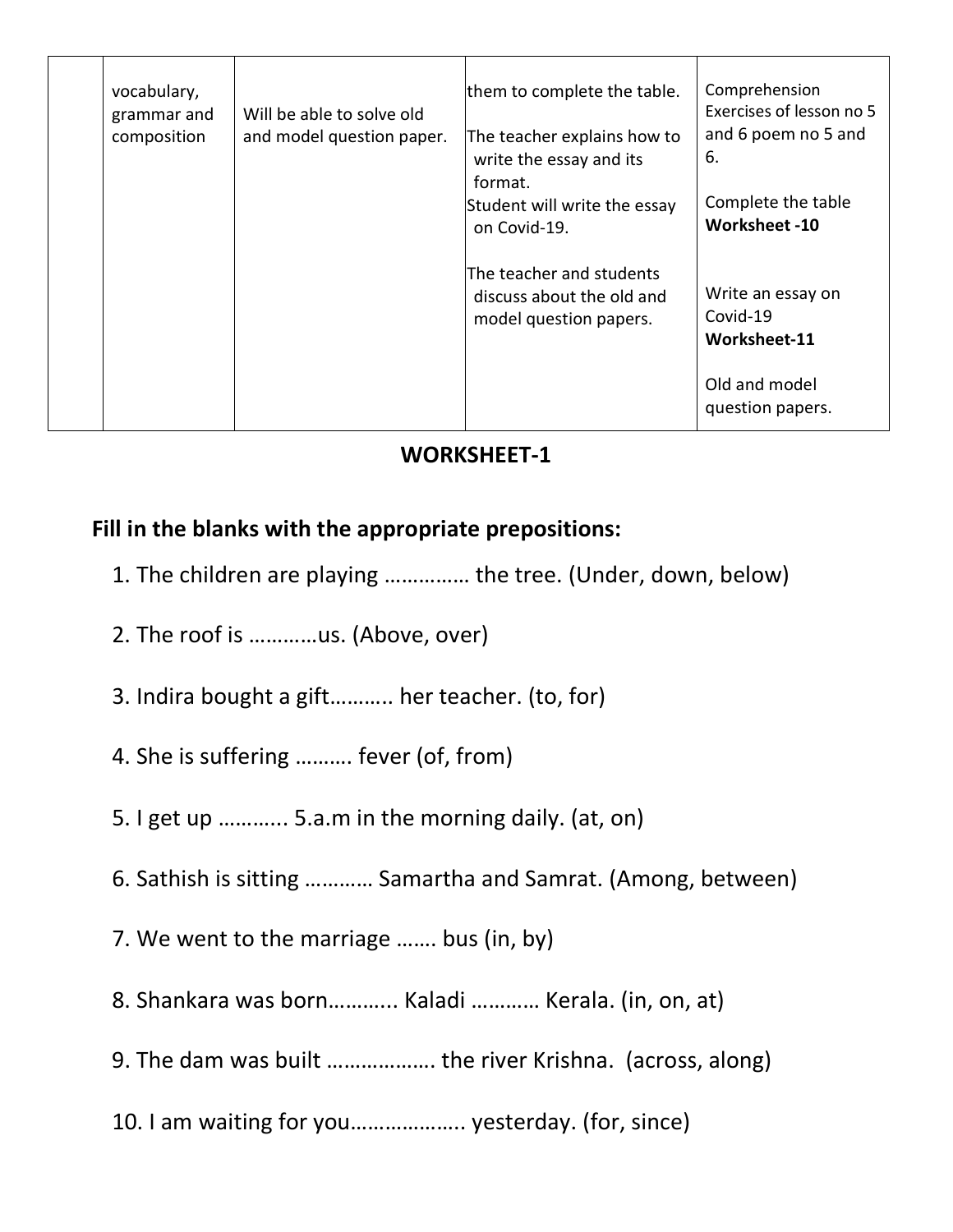## Fill in the blanks in the following sentences with the right options:

- 1. Vikram was ………………………… in his efforts. (success, successful)
- 2. We should …………………… people. (educate, education)
- 3. Latha sings songs ……………. (melodious, melodiously)
- 4. Ramya is known for her ………….(wise, wisdom)
- 5. The deer runs very ……………….(fast, fastly)
- 6. He …………….. the sum correctly. (done,did)

# WORKSHEET-3

Imagine that you are interviewing Pannaga/Pavana, write any five questions

that you would like to ask him/her and the answers that you are likely to get

# from him/her.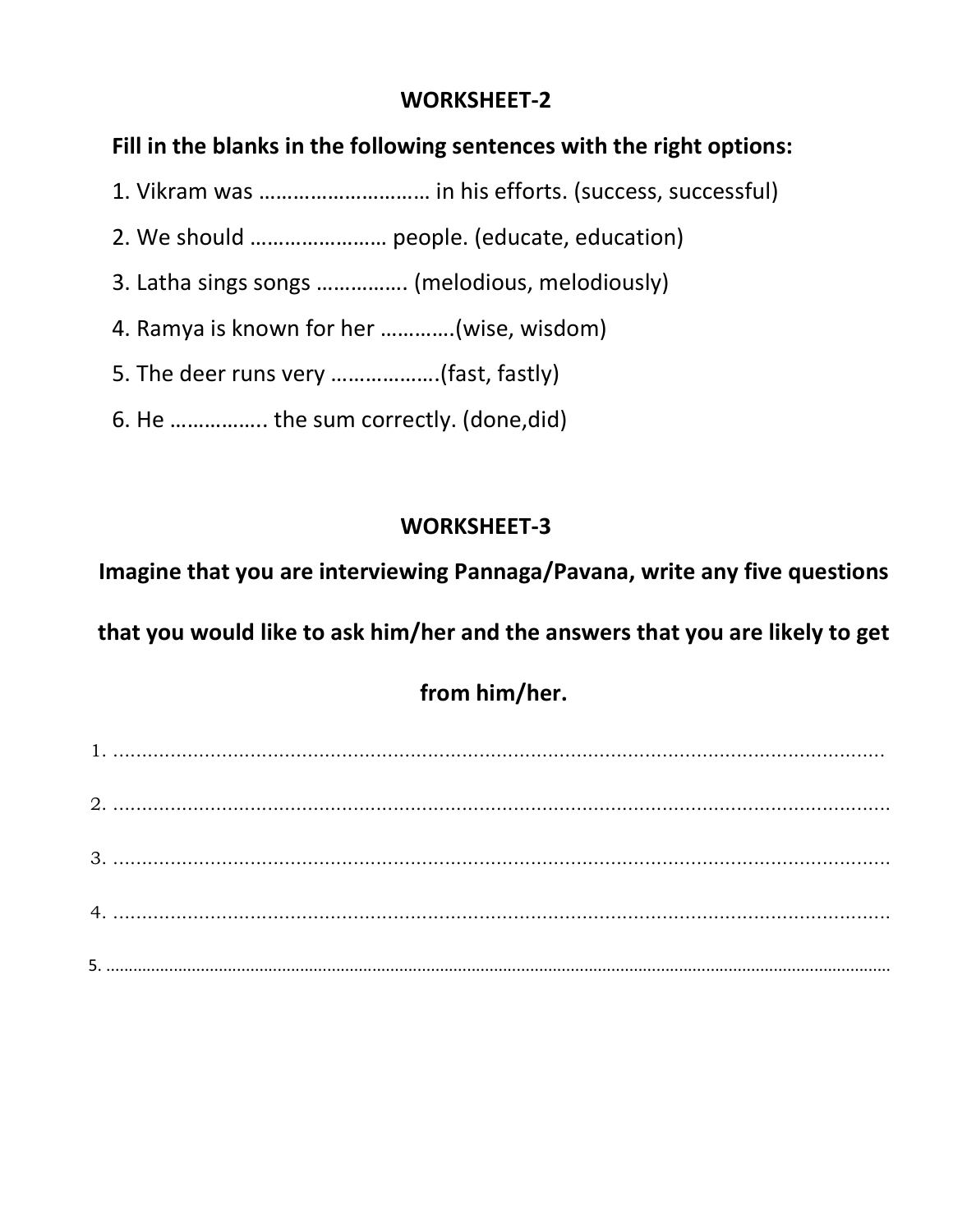#### Complete the following paragraphs with the help of the clues given below:

1. There lived a king by name Krishna and queen Radha lived in a very big \_\_\_\_\_\_\_\_ with hundreds of servants and \_\_\_\_\_\_\_. Both the King \_\_\_\_\_\_the queen were\_\_\_\_\_\_ honey. They built a separate storeroom to store a few tins of the king appointed twelve guards to the clock. 2. One of the guards wanted \_\_\_\_\_\_\_\_\_\_\_some of the royal honey. \_\_\_\_\_\_\_\_\_\_ he

made a secret entry to the entiry of honey and a few tins of honey. The queen came to know of the theft in the palace and her beloved husband to punish the \_\_\_\_\_\_\_\_.

3. In the morning, the next day, the king \_\_\_\_\_\_\_\_\_\_ all the guards at once and ordered them to \_\_\_\_\_\_\_\_\_ in a line. The king \_\_\_\_\_a plan to \_\_\_\_\_\_\_\_\_\_\_ the guard who had stolen the honey. He told them in a polite tone that he \_\_\_\_\_\_\_\_\_\_ a pinch of honey on the beard of one of the guards. \_\_\_\_\_\_\_\_\_\_\_\_\_ the king uttered these words, one of the guards his hand to wipe his beard. The king this act and he told the guard that he was the culprit. The king was able to the thief without any

Key words: palace, soldiers, fond of, store house, to eat, demanded, summoned, devised, noticed, investigation, keep watch, honey, stole, thief, stand, detect, lifted up, observed, identify.

Linkers: who, and, so, as soon as, thus.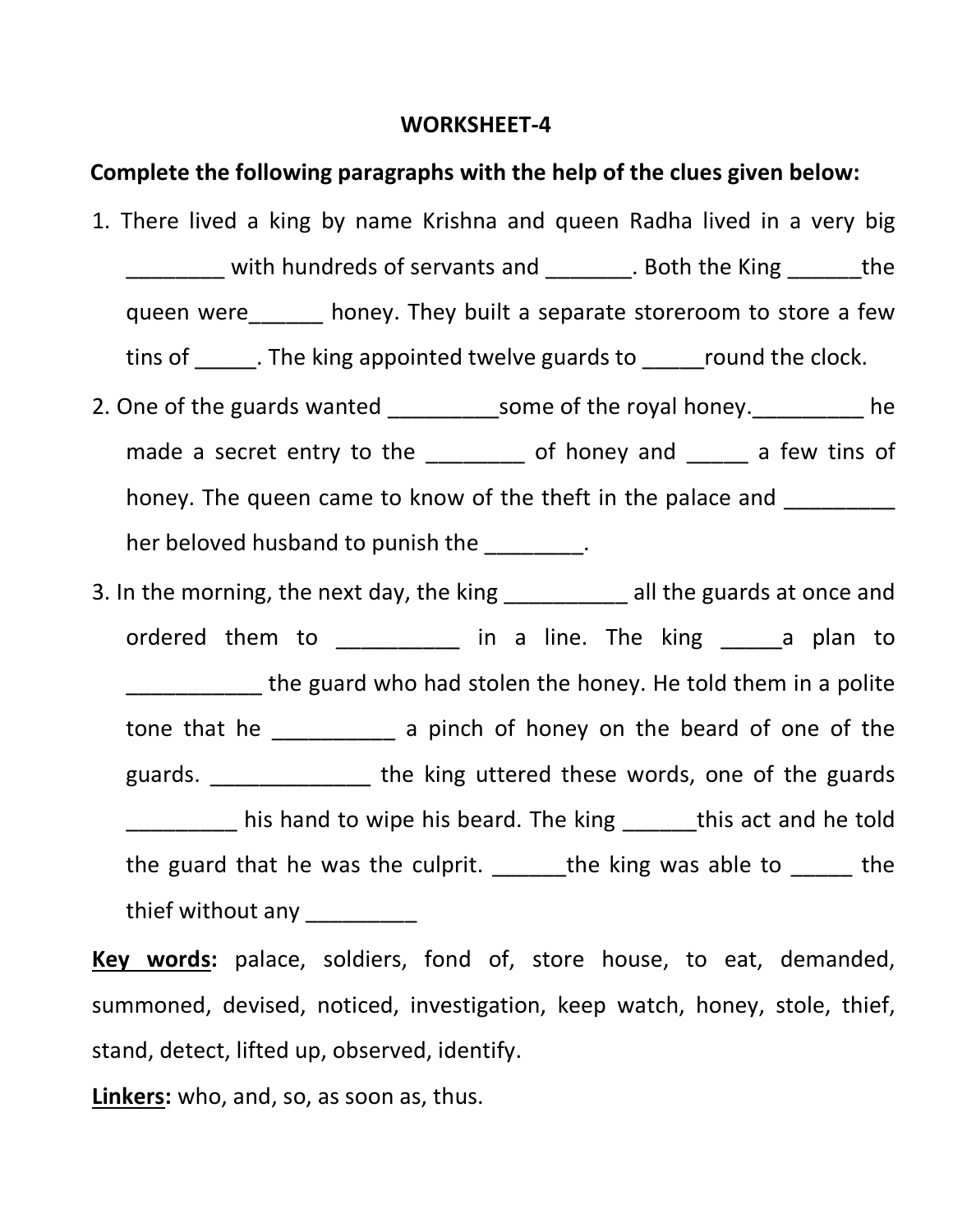### Fill in the blanks with the correct form of the verbs given in brackets:

Anandibai's efforts however, ……….(be) not in vain. To this day, she ………(be) an inspiration to Indian girls from all walks of life. She……….. (enable) us to believe that whatever our situations and circumstances, nobody's dreams are unachievable and that each of us ……….. (have) the potential to achieve whatever we ………. (wish) to. Today the Maharashtra government has a Fellowship in her name for young women ………… (work) on women's health.

#### WORKSHEET-6

#### Fill in the blanks with a, an, the:

- 1. He is honest person.
- 2. Anant was learning to play \_\_\_\_\_\_\_\_ sitar.
- 3. Latha is singing \_\_\_\_\_\_\_\_ song.
- 4. Ramesh is \_\_\_\_\_\_\_\_\_ S S L C student.
- 5. He gave \_\_\_\_\_\_\_\_ one rupee note.
- 6. Rahul is \_\_\_\_\_\_\_\_\_ finest player.
- 7. \_\_\_\_\_\_\_\_ cow gives milk.
- 8. He is \_\_\_\_\_\_\_\_\_\_ European.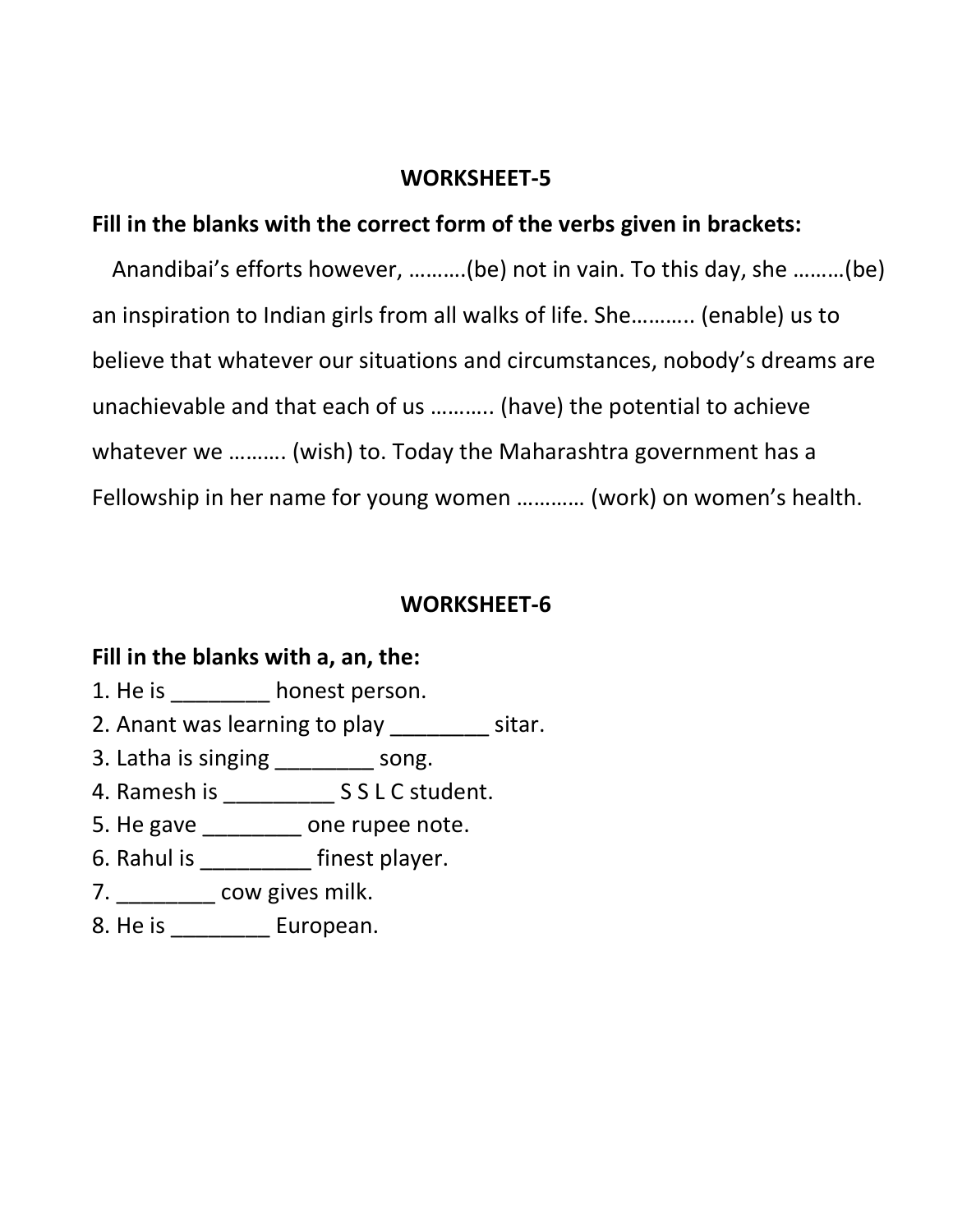Imagine that you are Punith Rajkumar. Write ten lines describing yourself. 

#### **WORKSHEET-8**

# Match the idioms given in column A with their meanings in column B.

|                              | R                      |
|------------------------------|------------------------|
| a. in the good books of      | 1 at a short distance  |
| b. to lose one's head        | 2 at a distance        |
| c. at a stone's throw        | 3 to worsen the matter |
| d, to add fuel to the matter | 4 completely           |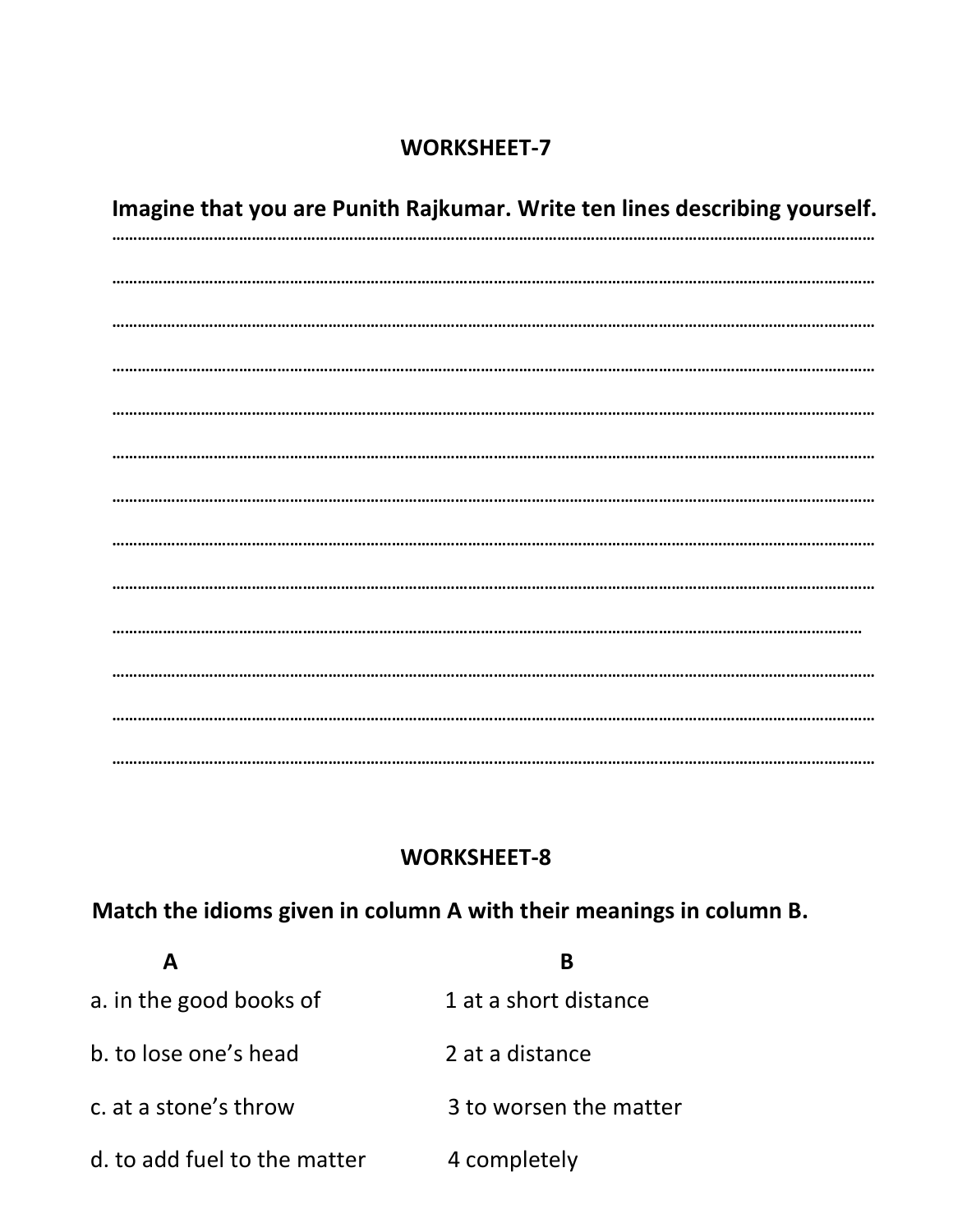| e, to sell like hot cakes | 5 to memorize                    |
|---------------------------|----------------------------------|
| f. to bell the cat        | 6 to lose the power of thinking  |
| g. to take by surprise    | 7 to have a very good sale       |
| h. at arm's length        | 8 in favour with                 |
| i. through and through    | 9 to take a lead in a risky step |
| j. by heart               | 10 to catch suddenly.            |

Imagine you are Rajesh/ Ramya and write the diary page on his/her behalf in the table given below.

| 5 am to 7-00am  |  |
|-----------------|--|
| 7 am to 9-00am  |  |
| 5 am to 7-00am  |  |
| 9 am to 5-00pm  |  |
| 5 pm to 6-00pm  |  |
| 6 pm to 7-00pm  |  |
| 7 pm to 9-00pm  |  |
| 9 pm to 10-00pm |  |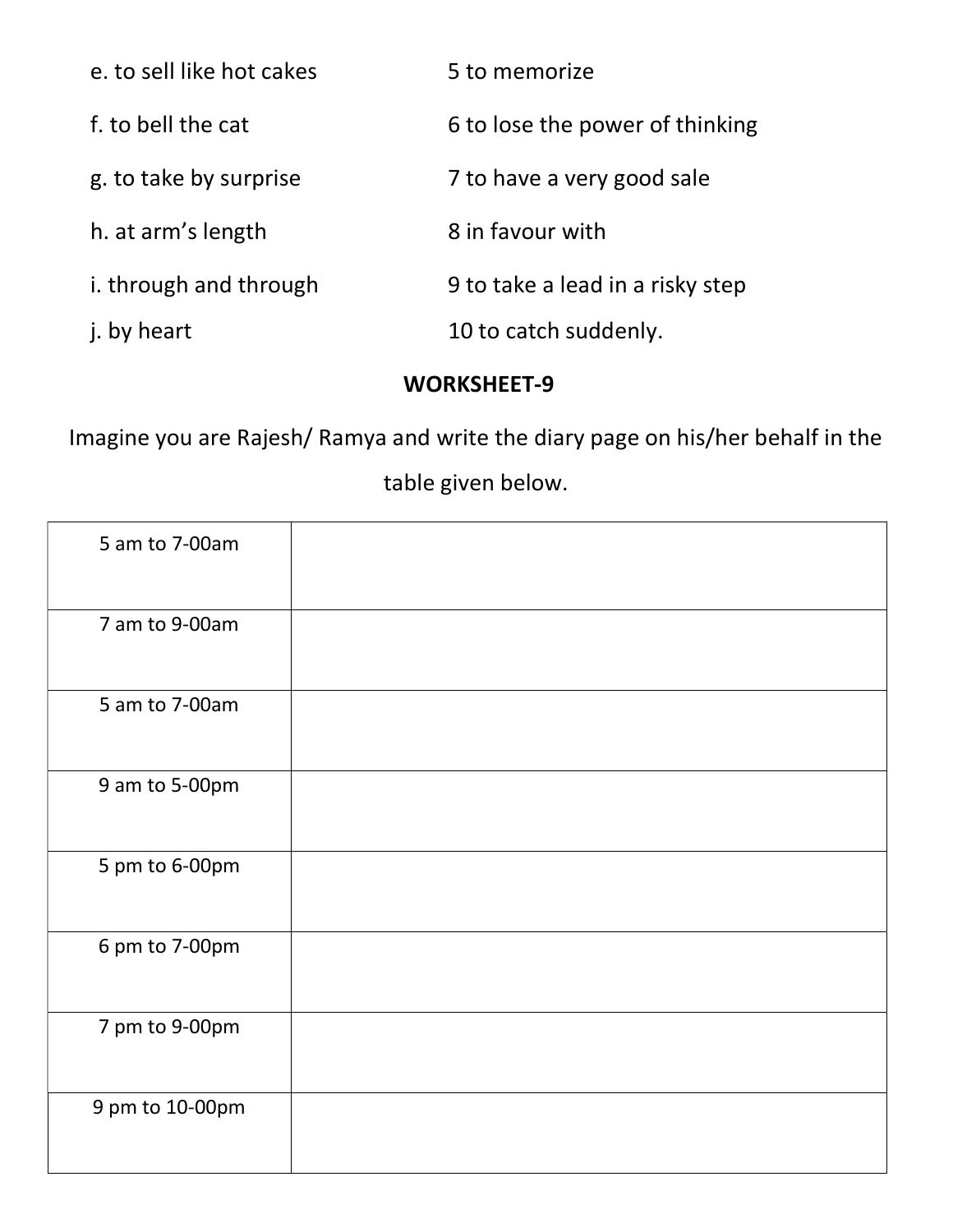# Fill up the table:

| Words or verbs in Direct speech | Change in Reported speech |
|---------------------------------|---------------------------|
| <b>Now</b>                      |                           |
| This                            |                           |
| These                           |                           |
| Here                            |                           |
| Today                           |                           |
| Tomorrow                        |                           |
| yesterday                       |                           |
| Ago                             |                           |
| Thus                            |                           |
| Tonight                         |                           |
| Last week                       |                           |
| Am/is/are                       |                           |
| Have/has                        |                           |
| Shall/will                      |                           |
| may                             |                           |